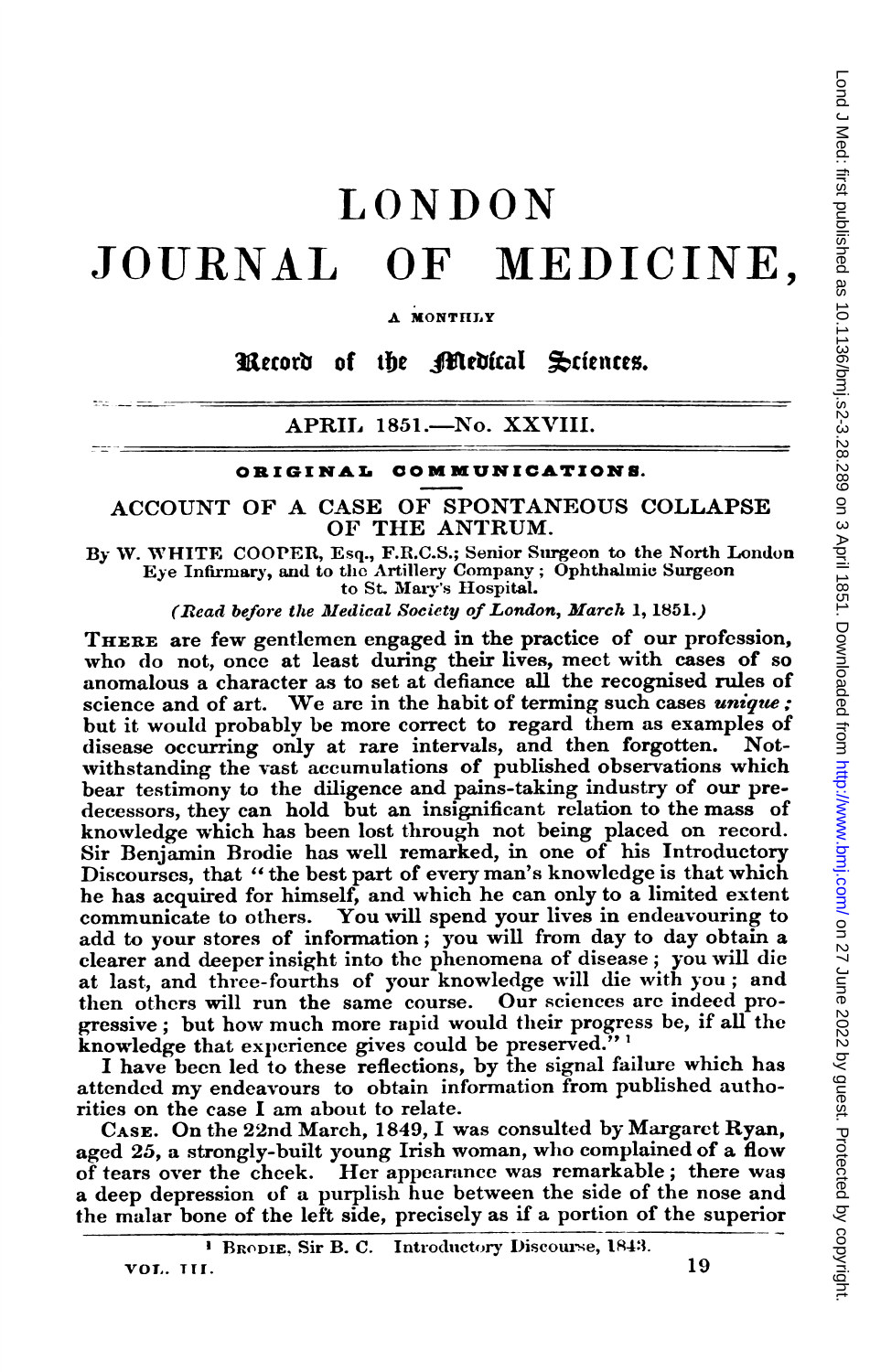maxillary bone had been removed. It was bounded superiorly by the inferior margin of the orbit, which partook of the depression; inferiorly by the base of the alveolar process; externally by the malar process of the superior maxillary bone and the malar bone, and mesially by the nose. The distance from the bridge of the nose to the deepest part of the depression was one inch and four tenths, or nearly one inch and a half; on the right side, the admeasurement between corresponding points was barely an inch. The angle of the mouth on the affected side was slightly directed upwards, which became more marked when she smiled. There was slight stillicidium lachrymarum.

HISTORY. Until seven years previously, her face had been perfectly symmetrical; but about that time she first perceived a dusky mark beneath the left eye, unattended with pain or weakness of the organ. This dusky appearance gradually extended down the face by the side of the nose, and, after a time, some flattening of the cheek became apparent. Gradually and almost imperceptibly this increased, still without any sort of pain or uneasiness, until the face had assumed the form described; but it was not until a week before <sup>I</sup> saw her that there were symptoms of discomfort in the eye and cheek, when she felt shooting pains, and was teased by the watering of the eye.

On examining her mouth, the teeth of the left side were found  $\dot{m}$ situ, but greatly decayed, and the gums were in an unhealthy state. There was not, however, any alteration in form, either of the alveolar process or the hard palate, neither was there any obstruction in the corresponding nostril, though the patient thought it rather drier than the other. The finger recognised a deep depression in the situation of the antrum, but there was no indication either of loss of substance or destruction of bone; the cheek seemed simply to have sunk.

Thinking it possible that the decayed teeth might have something to do with these changes, I recommended extraction of the cuspid and bicuspid. This was kindly done by Mr. Alfred Canton, but not without considerable difficulty, and the fangs presented that rough appearance so indicative of periostitis. Mild astringents were prescribed for the eye, and soon after I lost sight of the patient for a time.

On the 6th June, 1850, she again applied to me, on account of the stillicidium lachrymarum, which had recommenced. No alteration in the cheek was apparent, with the exception perhaps of a somewhat darker hue of the integuments. She stated, that with trifling exceptions, she had been free from pain, and that the trickling of the tears had only returned quite recently; it subsided in a fortnight under mild astringents.

She again called upon me on the 4th of last February. A decided increase of the depression was now visible; the whole anterior wall of the maxillary sinus seemed to have sunk, causing considerable defornity. The depth of the depression continued the same, but the superficies was greater; the integuments were rather more adherent to the bone, giving a puckered appearance to the cheek; the nostril was free and unaltered in form, but thinner and less firm than the opposite, as if slightly atrophied; the alveolar process retained its figure. She informed me that she had enjoyed the best of health during the past twelve months, and had nothing to complain of, except an occasional weeping of the eye. Her present condition is that above-described.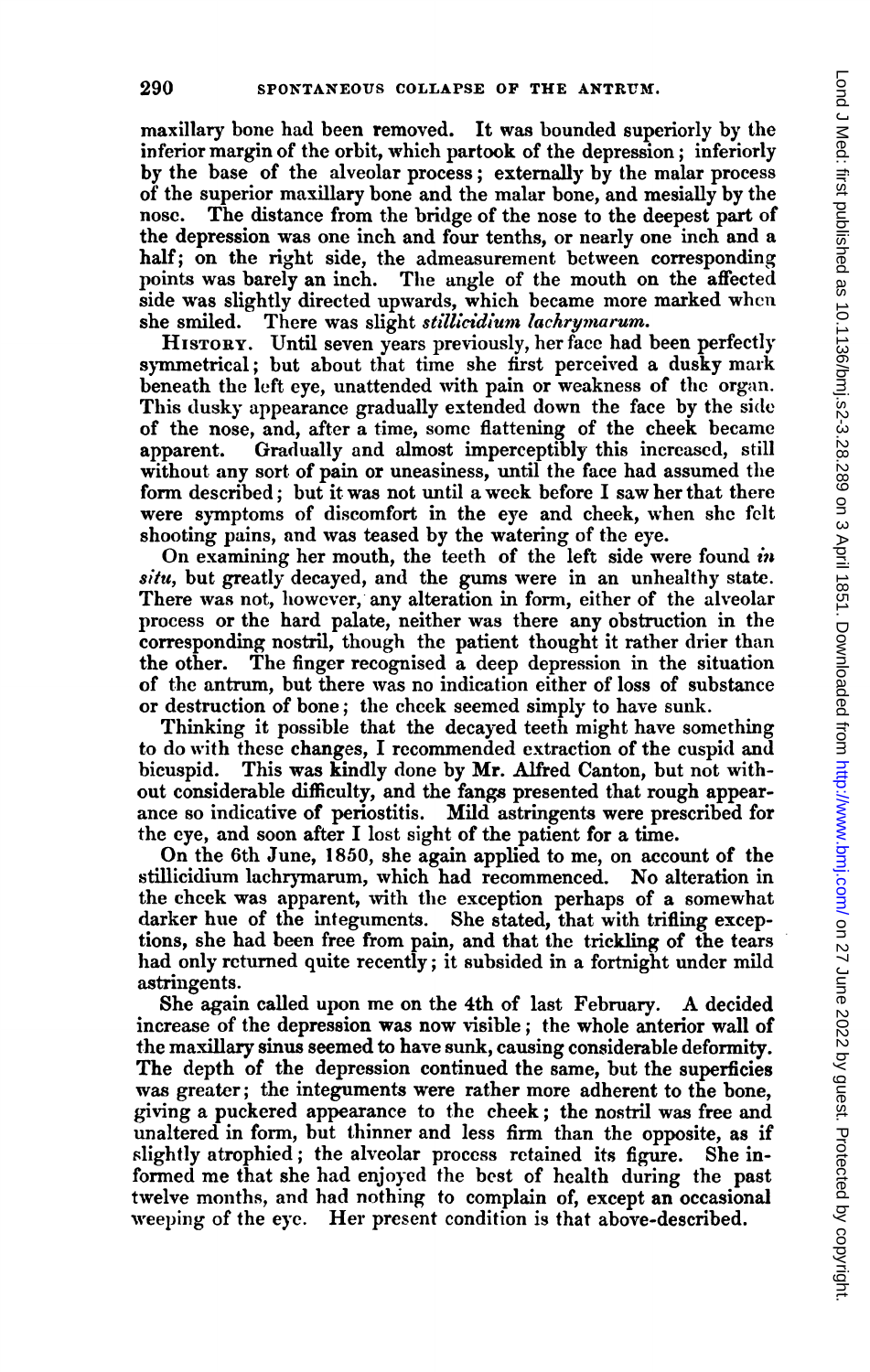

Until the middle of the seventeenth century, when the REMARKS. maxillary sinus was first fully described by our countryman, Nathaniel Highmore,'little was known of this osscous cavity, and less of the diseases to which it is subject. Since that time, however, able writers and good observers have not been wanting, and Bordenave,<sup>2</sup> Runge,<sup>3</sup> Jourdain,<sup>4</sup> Desault,<sup>5</sup>Deschamps,<sup>6</sup>Weinhold,<sup>7</sup> and Gensoul,<sup>8</sup> have left on record much

 $\blacksquare$ Nathaniel Highmore died March 1684, aged 71.

<sup>2</sup> BORDENAVE, M. Précis d'Observations sur les Maladies du Sinus Maxillaire, Mem. de l'Acad. Roy. de Chir., tom. xii and xiii.

<sup>3</sup> RUNGE, I. H. De Morbis præcipuis Sinuum Ossis Frontis et Maxillæ Superioris, etc., 1750. Haller, Disp. Chir., tom. i.

Traité des Dépots dans le Sinus Maxillaire, etc., 1760. Also, 4 JOURDAIN. Traité des Maladies de la Bouche.

<sup>5</sup> DESAULT. Remarques et Observations sur les Maladies du Sinus Maxillaire. Œuvres Chirur. par Bichat.

6 DESCHAMPS, J. L., fils. Traité des Maladies des Fosses Nazales et de leur Sinus. 1804.

 $7$  WEINHOLD, C. A. Ideen über die abnormen Metamorphosen des Highmorshöle. 1810. Von den Krankheiten der Gesichtsknochen und ihrer Schleimhäute. 1818.

<sup>8</sup> GENSOUL. Lettre Chirurgicale sur quelques maladies graves du Sinus Maxillaire, etc. 1833.

291